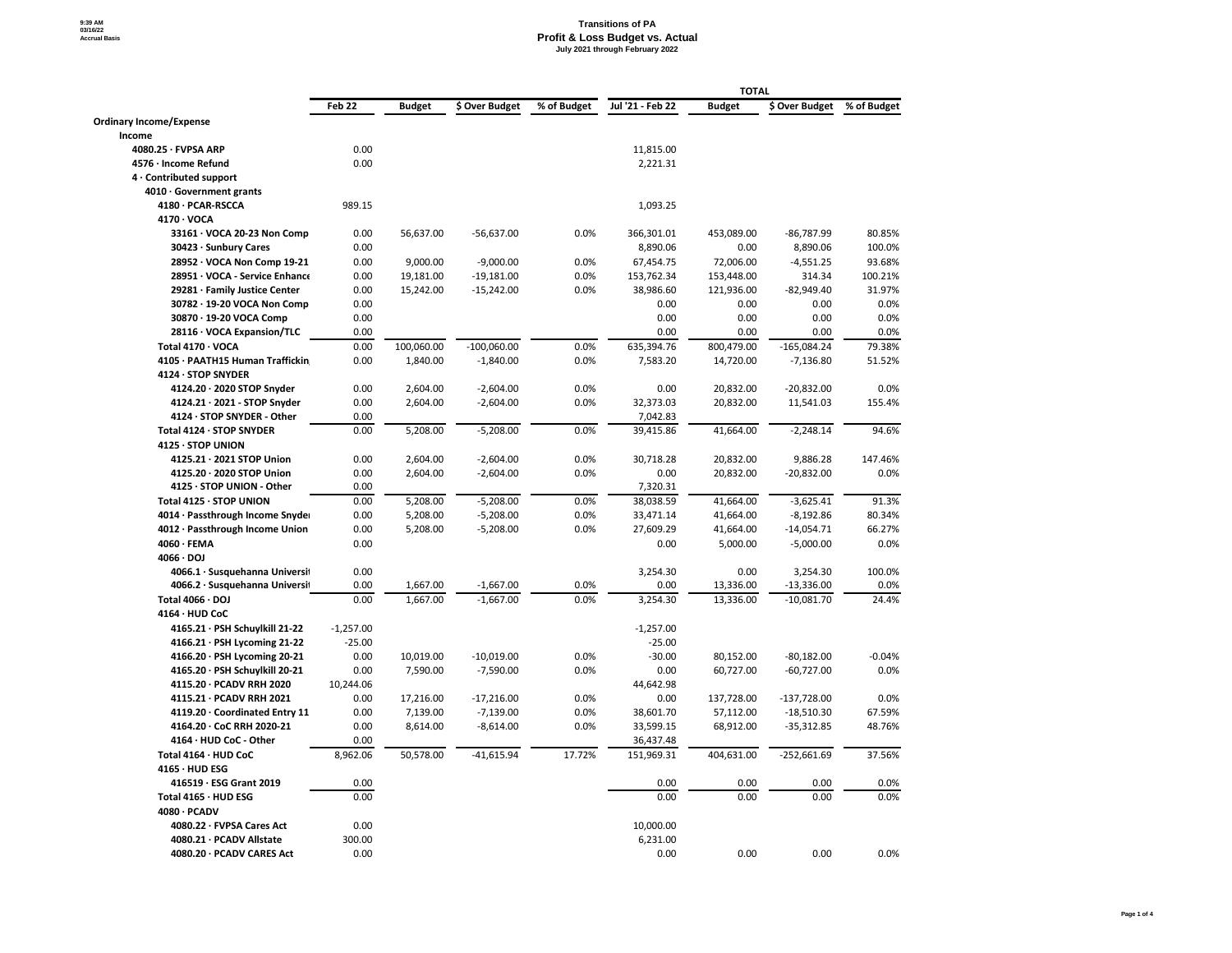|                                            | Feb 22       | <b>Budget</b> | \$ Over Budget | % of Budget   | Jul '21 - Feb 22 | <b>Budget</b> | \$ Over Budget | % of Budget |
|--------------------------------------------|--------------|---------------|----------------|---------------|------------------|---------------|----------------|-------------|
| 4080 · PCADV - Other                       | 48,171.13    | 59,697.00     | $-11,525.87$   | 80.69%        | 473,775.77       | 477,576.00    | $-3,800.23$    | 99.2%       |
| Total 4080 · PCADV                         | 48,471.13    | 59,697.00     | $-11,225.87$   | 81.2%         | 490,006.77       | 477,576.00    | 12,430.77      | 102.6%      |
| 4090 · PCAR-DHS                            | 18,718.03    | 16,818.00     | 1,900.03       | 111.3%        | 151,994.40       | 134,544.00    | 17,450.40      | 112.97%     |
| $4100 \cdot PCAR-DOH$                      | 664.33       |               |                |               | 5,451.34         | 0.00          | 5,451.34       | 100.0%      |
| 4110 · PCAR-SASP                           | 1,297.83     |               |                |               | 9,350.93         | 0.00          | 9,350.93       | 100.0%      |
| Total 4010 · Government grants             | 79,102.53    | 251,492.00    | $-172,389.47$  | 31.45%        | 1,594,633.14     | 2,016,942.00  | $-422,308.86$  | 79.06%      |
| $4230 \cdot$ Foundation/trust grants       |              |               |                |               |                  |               |                |             |
| 4235 · FCFP - DEI Grant                    | 0.00         |               |                |               | 15,000.00        | 15,000.00     | 0.00           | 100.0%      |
| 4230 · Foundation/trust grants - C         | 0.00         | 417.00        | $-417.00$      | 0.0%          | 167.81           | 3,336.00      | $-3,168.19$    | 5.03%       |
| Total 4230 · Foundation/trust grants       | 0.00         | 417.00        | $-417.00$      | 0.0%          | 15,167.81        | 18,336.00     | $-3,168.19$    | 82.72%      |
| 4410 · Fundraising-Annual Appeal           | 11,410.50    | 4,583.00      | 6,827.50       | 248.97%       | 109,870.39       | 36,664.00     | 73,206.39      | 299.67%     |
| 4420 · Fundraising - Auction               | 3,000.00     | 5,417.00      | $-2,417.00$    | 55.38%        | 4,110.00         | 43,336.00     | $-39,226.00$   | 9.48%       |
| 4430 · Fundraising-Other                   | 0.00         |               |                |               | 520.00           | 0.00          | 520.00         | 100.0%      |
| 4510 · Indiv/business contribution         | 182.00       | 4,833.00      | $-4,651.00$    | 3.77%         | 67,220.31        | 38,664.00     | 28,556.31      | 173.86%     |
| 4570 · Legacies & bequests                 | 0.00         | 42.00         | $-42.00$       | 0.0%          | 0.00             | 336.00        | $-336.00$      | 0.0%        |
| Total 4 · Contributed support              | 93,695.03    | 266,784.00    | $-173,088.97$  | 35.12%        | 1,791,521.65     | 2,154,278.00  | $-362,756.35$  | 83.16%      |
| $5 \cdot$ Earned revenues                  |              |               |                |               |                  |               |                |             |
| 5100 · Interest Dividend Income            | $-21,752.59$ | 167.00        | $-21,919.59$   | $-13,025.5%$  | 5,985.78         | 1,336.00      | 4,649.78       | 448.04%     |
| $5150 \cdot$ Program-related sales - other | 0.00         |               |                |               | 0.00             | 0.00          | 0.00           | 0.0%        |
| 5310 · Interest-savings/short-term in      | 5.37         |               |                |               | 36.68            | 0.00          | 36.68          | 100.0%      |
| 5311 · Interest Capital Campaign Acc       | 0.39         |               |                |               | 3.37             | 0.00          | 3.37           | 100.0%      |
| Total $5 \cdot$ Earned revenues            | $-21,746.83$ | 167.00        | $-21,913.83$   | $-13,022.05%$ | 6,025.83         | 1,336.00      | 4,689.83       | 451.04%     |
| <b>Total Income</b>                        | 71,948.20    | 266,951.00    | 195,002.80     | 26.95%        | 1,811,583.79     | 2,155,614.00  | -344,030.21    | 84.04%      |
| <b>Gross Profit</b>                        | 71,948.20    | 266,951.00    | $-195,002.80$  | 26.95%        | 1,811,583.79     | 2,155,614.00  | $-344,030.21$  | 84.04%      |
| <b>Expense</b>                             |              |               |                |               |                  |               |                |             |
| $6560 \cdot$ Salaries and Wages            | 86,437.99    | 129,225.00    | $-42,787.01$   | 66.89%        | 922,803.49       | 1,033,812.00  | $-111,008.51$  | 89.26%      |
| 7010 · Employee Benefits                   |              |               |                |               |                  |               |                |             |
| 7011 · Social Security Tax                 | 5,202.70     | 8,012.00      | $-2,809.30$    | 64.94%        | 56,274.84        | 64,096.00     | $-7,821.16$    | 87.8%       |
| 7012 · Medicare                            | 1,216.74     | 1,874.00      | $-657.26$      | 64.93%        | 13,154.08        | 14,992.00     | $-1,837.92$    | 87.74%      |
| $7013 \cdot$ Pension plan contributions    | 1,666.57     | 2,522.00      | $-855.43$      | 66.08%        | 16,345.54        | 20,176.00     | $-3,830.46$    | 81.02%      |
| 7014 · Employee Health Insurance           | 26,285.97    | 32,590.00     | $-6,304.03$    | 80.66%        | 169,458.79       | 260,720.00    | $-91,261.21$   | 65.0%       |
| 7015 · Disability Insurance                | 1,922.07     | 2,089.00      | $-166.93$      | 92.01%        | 12,246.43        | 16,712.00     | $-4,465.57$    | 73.28%      |
| 7016 · Workers Compensation                | 1,020.00     | 3,967.00      | $-2,947.00$    | 25.71%        | 8,128.22         | 31,736.00     | $-23,607.78$   | 25.61%      |
| 7017 · Unemployment Comp                   | 0.00         | 1,050.00      | $-1,050.00$    | 0.0%          | 12,173.09        | 8,400.00      | 3,773.09       | 144.92%     |
| 7022 · Employee Assistance Program         | 83.34        | 83.00         | 0.34           | 100.41%       | 626.48           | 664.00        | $-37.52$       | 94.35%      |
| 7010 · Employee Benefits - Other           | 0.00         |               |                |               | $-9,656.15$      |               |                |             |
| Total 7010 · Employee Benefits             | 37,397.39    | 52,187.00     | $-14,789.61$   | 71.66%        | 278,751.32       | 417,496.00    | $-138,744.68$  | 66.77%      |
| 7100 · Program Services                    |              |               |                |               |                  |               |                |             |
| 7107 · Match Savings Expense               | 0.00         |               |                |               | 1,200.00         |               |                |             |
| 7108 · Financial Assistance                | 574.22       | 594.00        | $-19.78$       | 96.67%        | 5,284.05         | 4,752.00      | 532.05         | 111.2%      |
| $7109 \cdot$ Supplies                      |              |               |                |               |                  |               |                |             |
| 7109.3 · Outreach Expenses                 | 1,025.00     | 417.00        | 608.00         | 245.8%        | 1,469.15         | 3,336.00      | $-1,866.85$    | 44.04%      |
| 7109.2 · Client Program Purchases          | 279.75       |               |                |               | 952.57           |               |                |             |
| 7109.1 · Minor Supply Equipment            | 0.00         |               |                |               | 65,907.90        | 0.00          | 65,907.90      | 100.0%      |
| 7109 · Supplies - Other                    | 5,449.24     | 4,392.00      | 1,057.24       | 124.07%       | 54,734.09        | 35,136.00     | 19,598.09      | 155.78%     |
| Total $7109 \cdot$ Supplies                | 6,753.99     | 4,809.00      | 1,944.99       | 140.45%       | 123,063.71       | 38,472.00     | 84,591.71      | 319.88%     |
| 7115 · Gift Cards                          | 300.00       |               |                |               | 375.00           |               |                |             |
| 7116 · Food-Shelter residents              | 293.20       | 1,250.00      | $-956.80$      | 23.46%        | 2,806.69         | 10,000.00     | $-7,193.31$    | 28.07%      |
| 7130 · Telephone & telecommunicati         | 2,453.32     | 1,708.00      | 745.32         | 143.64%       | 23,141.54        | 13,664.00     | 9,477.54       | 169.36%     |
| 7140 · Postage, shipping, delivery         | 44.84        | 427.00        | $-382.16$      | 10.5%         | 2,254.70         | 3,416.00      | $-1,161.30$    | 66.0%       |
| 7160 · Equip rental                        | 834.30       | 795.00        | 39.30          | 104.94%       | 4,963.33         | 6,360.00      | $-1,396.67$    | 78.04%      |
| 7162 · Equipment Maintenance               | 85.00        | 1,240.00      | $-1,155.00$    | 6.86%         | 8,004.14         | 9,920.00      | $-1,915.86$    | 80.69%      |
| 7170 · Printing & copying                  | 14.95        | 450.00        | $-435.05$      | 3.32%         | 2,518.06         | 3,593.00      | $-1,074.94$    | 70.08%      |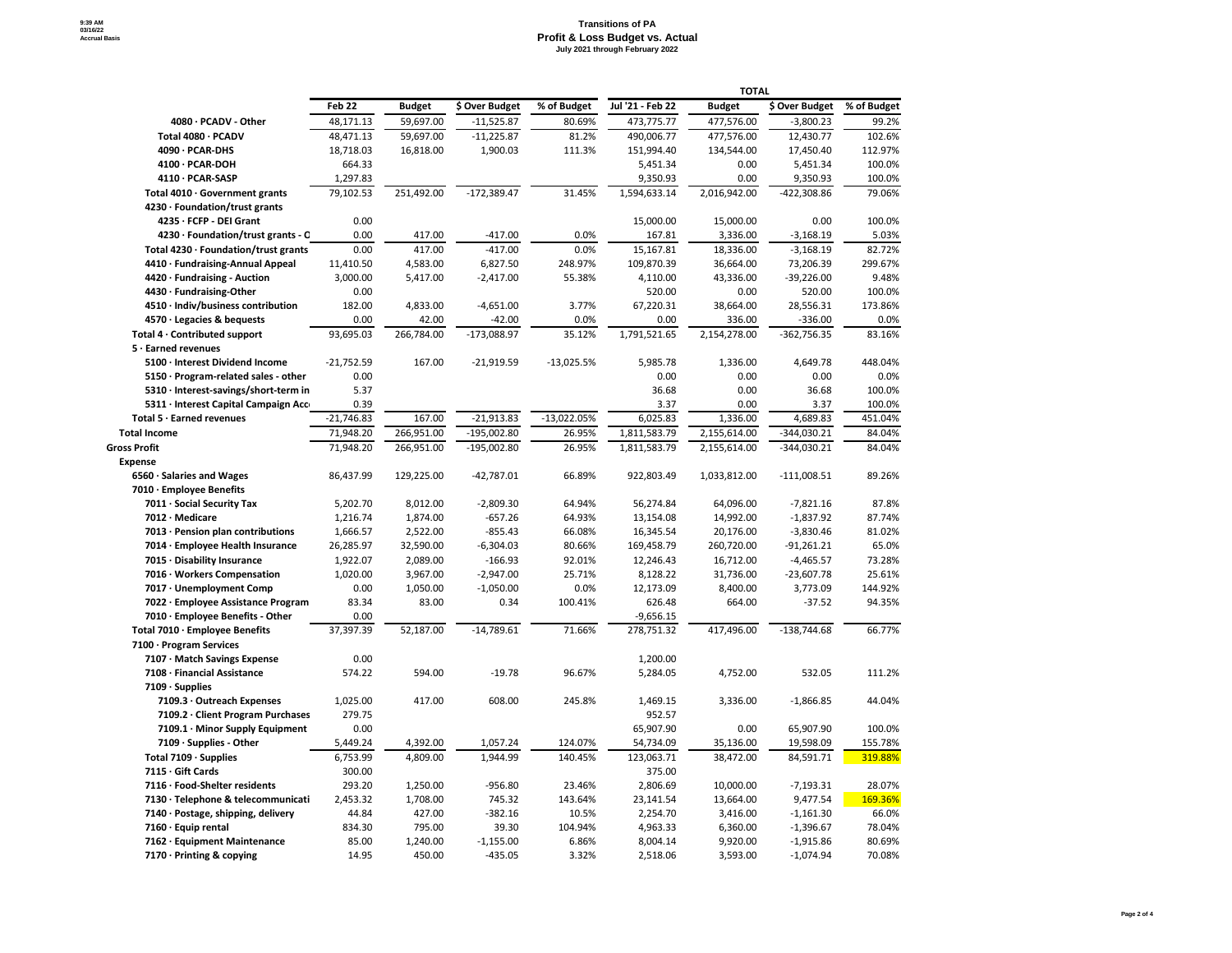|                                         | Feb 22    | <b>Budget</b> | \$ Over Budget | % of Budget | Jul '21 - Feb 22 | <b>Budget</b> | \$ Over Budget | % of Budget |
|-----------------------------------------|-----------|---------------|----------------|-------------|------------------|---------------|----------------|-------------|
| 7180 · Books, subscriptions, referenc   | 802.10    | 999.00        | $-196.90$      | 80.29%      | 11,829.48        | 7,992.00      | 3,837.48       | 148.02%     |
| Total 7100 · Program Services           | 12,155.92 | 12,272.00     | $-116.08$      | 99.05%      | 185,440.70       | 98,169.00     | 87,271.70      | 188.9%      |
| 7200 · Program Expenses-Other           |           |               |                |             |                  |               |                |             |
| $7283 \cdot$ Equipment                  | 0.00      | 833.00        | $-833.00$      | 0.0%        | 70,680.18        | 6,664.00      | 64,016.18      | 1,060.63%   |
| $7210 \cdot$ Advertising expenses       | 592.40    | 542.00        | 50.40          | 109.3%      | 9,508.69         | 4,336.00      | 5,172.69       | 219.3%      |
| 7220 · Administrative Fees-Grants       | 133.89    | 1,250.00      | $-1,116.11$    | 10.71%      | 9,574.19         | 10,000.00     | $-425.81$      | 95.74%      |
| 7225 · Administrative Fees-Americor     | 0.00      | 667.00        | $-667.00$      | 0.0%        | 0.00             | 5,336.00      | $-5,336.00$    | 0.0%        |
| 7230 · Attorney Fees - STOP             | 0.00      |               |                |             | 0.00             | 0.00          | 0.00           | 0.0%        |
| 7235 · Audit Fees                       | 0.00      | 1,667.00      | $-1,667.00$    | 0.0%        | 7,867.25         | 13,336.00     | $-5,468.75$    | 58.99%      |
| 7240 · Insurance - General              | 1,648.91  | 1,917.00      | $-268.09$      | 86.02%      | 16,017.77        | 15,336.00     | 681.77         | 104.45%     |
| 7250 · Membership dues - organizati     | 5.00      | 500.00        | $-495.00$      | 1.0%        | 768.24           | 4,000.00      | $-3,231.76$    | 19.21%      |
| 7260 · Professional fees                |           |               |                |             |                  |               |                |             |
| 7260.7 · Professional Accounting S      | 302.50    |               |                |             | 1,259.10         |               |                |             |
| 7260.1 · Attorney Fees                  | 0.00      |               |                |             | 48,803.47        | 0.00          | 48,803.47      | 100.0%      |
| 7260.2 · IT/Networking Expenses         | 0.00      |               |                |             | 0.00             | 0.00          | 0.00           | 0.0%        |
| 7260.3 · Housekeeping/Cleaning          | 745.50    |               |                |             | 4,985.06         | 0.00          | 4,985.06       | 100.0%      |
| 7260.4 · Contracted Therapist           | 0.00      |               |                |             | 2,819.64         | 0.00          | 2,819.64       | 100.0%      |
| 7260.5 · Other Professional Servic      | 475.00    |               |                |             | 4,764.14         | 0.00          | 4,764.14       | 100.0%      |
| 7260 · Professional fees - Other        | 0.00      | 4,167.00      | $-4,167.00$    | 0.0%        | 623.31           | 33,336.00     | $-32,712.69$   | 1.87%       |
| Total 7260 · Professional fees          | 1,523.00  | 4,167.00      | $-2,644.00$    | 36.55%      | 63,254.72        | 33,336.00     | 29,918.72      | 189.75%     |
| 7270 · Repairs and Maintenance          | 1,367.00  | 2,500.00      | $-1,133.00$    | 54.68%      | 37,828.77        | 20,000.00     | 17,828.77      | 189.14%     |
| Total 7200 · Program Expenses-Other     | 5,270.20  | 14,043.00     | $-8,772.80$    | 37.53%      | 215,499.81       | 112,344.00    | 103,155.81     | 191.82%     |
| 7300 · Travel & meetings expenses       |           |               |                |             |                  |               |                |             |
| 7309 · Travel                           | 789.10    | 2,917.00      | $-2,127.90$    | 27.05%      | 13,119.62        | 23,336.00     | $-10,216.38$   | 56.22%      |
| 7346 · Gas Cards                        | 0.00      |               |                |             | 6,352.27         |               |                |             |
| 7320 · Conference, convention, meetii   | 0.00      | 2,083.00      | $-2,083.00$    | 0.0%        | 0.00             | 16,664.00     | $-16,664.00$   | $0.0\%$     |
| 7340 · Staff development                | 3,351.47  |               |                |             | 9,155.53         | 0.00          | 9,155.53       | 100.0%      |
| $7345 \cdot$ STOP Training              | 0.00      | 208.00        | $-208.00$      | 0.0%        | 0.00             | 1,664.00      | $-1,664.00$    | 0.0%        |
| 7300 · Travel & meetings expenses -     | 0.00      |               |                |             | 521.87           |               |                |             |
| Total 7300 · Travel & meetings expense: | 4,140.57  | 5,208.00      | $-1,067.43$    | 79.5%       | 29,149.29        | 41,664.00     | $-12,514.71$   | 69.96%      |
| 7700 · Program Expenses-occupancy       |           |               |                |             |                  |               |                |             |
| 7119 · PSH Utilities                    | 0.00      |               |                |             | 399.00           |               |                |             |
| 7117 · PSH Rental Assistance            | 1,550.00  |               |                |             | 12,549.00        |               |                |             |
| 7714 · PCADV HUD RRH                    | 0.00      |               |                |             | 7,075.00         |               |                |             |
| 7711 · Safe Homes/Hotels/Motels         | 2,352.64  | 1,250.00      | 1,102.64       | 188.21%     | 12,039.38        | 10,000.00     | 2,039.38       | 120.39%     |
| $7710 \cdot$ Rent                       | 6,092.33  | 3,650.00      | 2,442.33       | 166.91%     | 46,308.06        | 29,200.00     | 17,108.06      | 158.59%     |
| 7712 · CoC Rental Assistance            | 6,606.00  | 29,227.00     | $-22,621.00$   | 22.6%       | 28,996.00        | 233,816.00    | $-204,820.00$  | 12.4%       |
| 7713 · CoC Financial Assistance         | 2,853.00  | 1,083.00      | 1,770.00       | 263.44%     | 4,036.88         | 8,664.00      | $-4,627.12$    | 46.59%      |
| 7716 · ESG Rental Assistance            | 0.00      |               |                |             | 0.00             | 0.00          | 0.00           | 0.0%        |
| 7717 · ESG Financial Assistance         | 0.00      |               |                |             | 0.00             | 0.00          | 0.00           | 0.0%        |
| 7720 · Utilities                        | 5,147.91  | 2,500.00      | 2,647.91       | 205.92%     | 27,856.72        | 20,000.00     | 7,856.72       | 139.28%     |
| $7765 \cdot$ Depreciation Expense       | 2,037.66  | 2,083.00      | $-45.34$       | 97.82%      | 16,301.28        | 16,664.00     | $-362.72$      | 97.82%      |
| Total 7700 · Program Expenses-occupan   | 26,639.54 | 39,793.00     | $-13,153.46$   | 66.95%      | 155,561.32       | 318,344.00    | $-162,782.68$  | 48.87%      |
| 8200 · PCADV Relocation                 | 2,484.26  | 1,219.00      | 1,265.26       | 203.8%      | 5,783.42         | 9,752.00      | $-3,968.58$    | 59.31%      |
| 8500 · Misc expenses                    |           |               |                |             |                  |               |                |             |
| 8505 · Indirect Expense Allocations     | 0.00      | 428.00        | $-428.00$      | 0.0%        | 26,516.59        | 3,418.00      | 23,098.59      | 775.79%     |
| 8512 · Bank Service & Finance Charge    | 2.00      | 83.00         | $-81.00$       | 2.41%       | 457.97           | 664.00        | $-206.03$      | 68.97%      |
| 8515 · Credit Card Fees                 | 0.00      | 208.00        | $-208.00$      | 0.0%        | 22.80            | 1,664.00      | $-1,641.20$    | 1.37%       |
| 8520 · Fees and Licenses                | 93.00     | 42.00         | 51.00          | 221.43%     | 175.95           | 336.00        | $-160.05$      | 52.37%      |
| 8570 · Clearance Checks                 | 58.85     | 100.00        | $-41.15$       | 58.85%      | 375.34           | 800.00        | $-424.66$      | 46.92%      |
| 8590 · Other expenses                   | 0.00      | 476.00        | $-476.00$      | 0.0%        | 0.00             | 3,815.00      | $-3,815.00$    | 0.0%        |
| 8500 · Misc expenses - Other            | 0.00      |               |                |             | 4,429.46         | 0.00          | 4,429.46       | 100.0%      |
| Total 8500 · Misc expenses              | 153.85    | 1,337.00      | $-1,183.15$    | 11.51%      | 31,978.11        | 10,697.00     | 21,281.11      | 298.95%     |